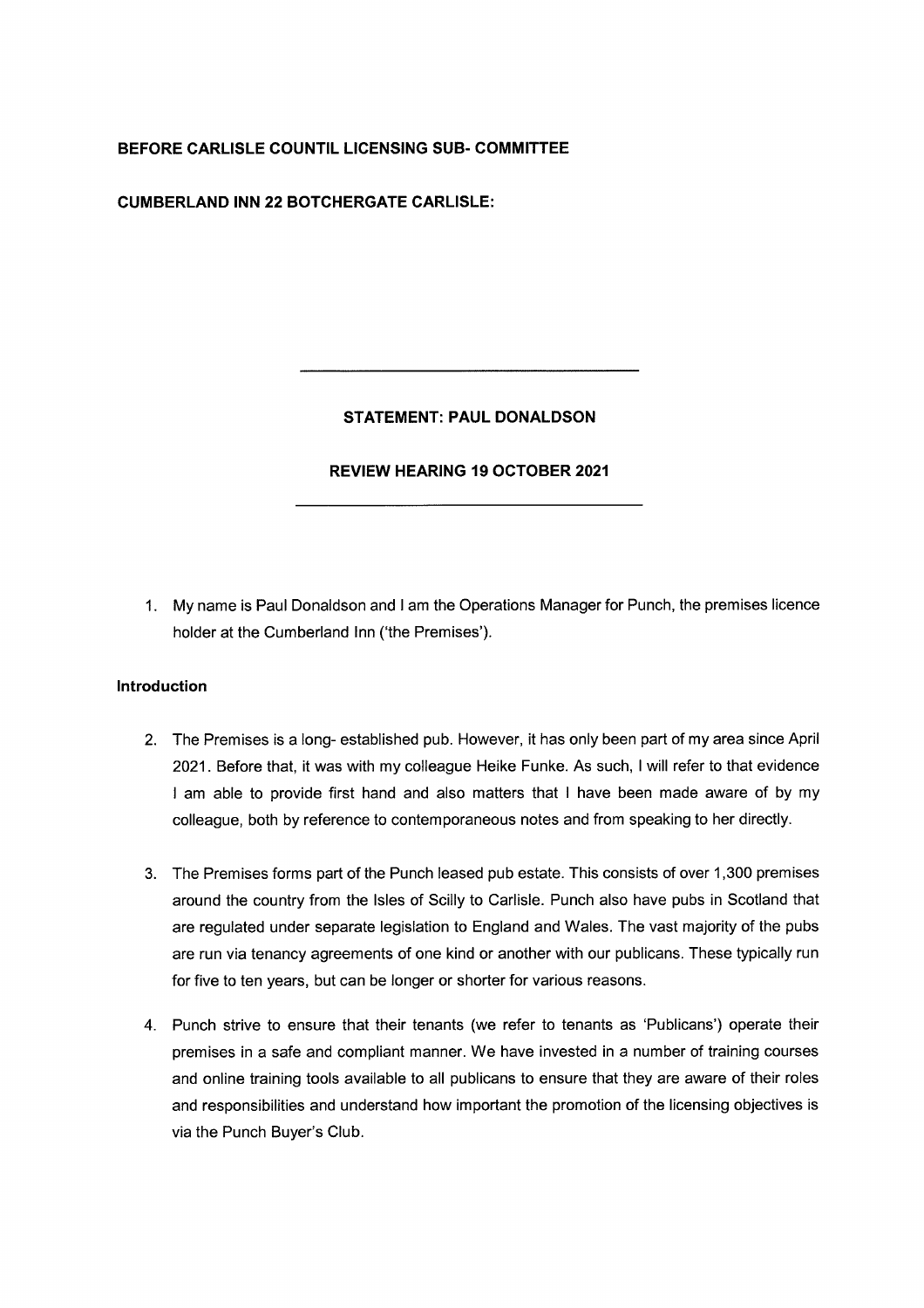### **Agreement with Mr Mohtashami**

- 5. Gholamreza Mohtashami (colloquially known as 'Fred') took an assignment of an existing lease (dated 28 April 2016) in February 2020. The Agreement runs for a period of ten years up to April 2026 and requires the tenant, amongst other things, to:
	- a. Meet any lawful conditions on the licences
	- b. Not do anything illegal at the Property which affects the licences and the business
	- c. Make sure that the licences remain in force and are not suspended or made subject to conditions which might reasonably be regarded as difficult or costly to meet.
	- d. Meet with all laws and other legal requirements which may affect or relate to the business or the Property during the Agreement period
- 6. Under the Agreement, the tenant has the right to peaceful enjoyment of his property free from interference, which includes undue interference from Punch. Our relationship therefore is that of landlord and tenant.
- 7. Punch holds the premises licence at the Premises. With the exception of a handful of premises where for historic reasons the tenant holds the licence, this is the case throughout the Punch estate. The reason for this is the avoid a situation where a licence either lapses or is surrendered or otherwise amended without our knowledge. It also allows us to exert some influence, mindful of our obligations, should issues come to light. In serious cases, we can seek forfeiture of the Agreement with our tenants where there are breaches of the property agreement.
- 8. However, forfeiture as a legal process takes time and essentially requires any breaches that the application is based on to remain unremedied at the time of the final Court hearing. For instance, forfeiture for non-payment of rent can be avoided by the tenant by paying the arears in advance of any final hearing.
- 9. Seeking forfeiture for matters such as breaches of lawful conditions or otherwise undermining the licensing objectives are much more difficult to prove as there is no simple answer to the question 'has the tenant remedied the breach?'

# **Punch's dealings with Mr Mohtashami as Tenant**

10. As stated earlier some of this period was covered by my colleague Heike Funke. She has confirmed that in November 2019, prior to Mr Mohtashami taking the assignment of the lease, he was required to go on the NCPLH licensing course in order to obtain a personal licence. He also attended the Punch Training Course week in Burton Upon Trent with content including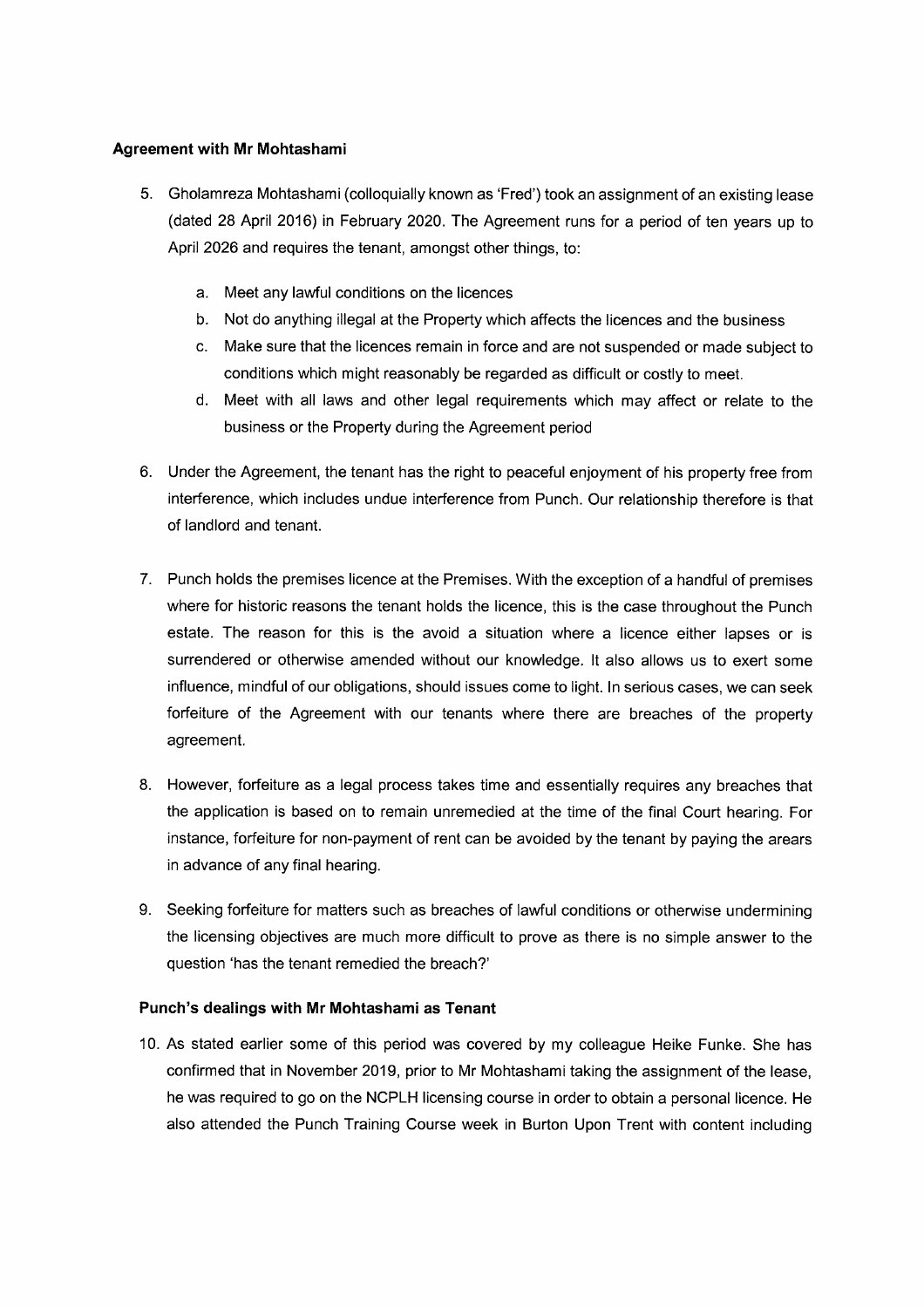compliance and licensing matters. He passed all exams. Mr Mohtashami was also provided with a copy of the premises licence and was made fully aware of the conditions therein.

- 11. The importance of the fire risk assessment was covered in Training Week, with further information provided as part of the RISK folder for the Premises. It also formed part of the 'change over' day procedures. Other notes and guidance were available in relation to CCTV provision, GDPR requirements and ICO registration from the Punch Buyer's Club.
- 12. All Publicans have an assigned operations manager whose role is to provide advice and assistance if needed on any aspect of running the business. This covers a wide range of areas, from stock through to compliance. However, at the end of the day it is important to remember that it is a matter for each Publican to run their own business.
- 13. Heike has also confirmed to me (and I have seen the visit notes) that she talked Mr Mohtashami through the premises licence and conditions during a Business Review on  $29<sup>th</sup>$  Feb 2020 and at a further meeting on the 6 March covered licensing due diligence and health and safety. During a further meeting in May 2020 (by telephone due to lockdown), Heike reiterated to Mr Mohtashami the importance of training for all staff in compliance with conditions on the premises licence prior to re-opening following lockdown, including a reminder that training could be found online as part of Punch's resources for Publicans.
- 14. It is fair to say therefore that we expected Mr Mohtashami to be fully conversant with his licence and responsibilities as a Publican both at the time he took on the premises and because of the ongoing dialogue thereafter. Of course, it is fair to note that the first Covid lockdown meant that all premises closed in early 2020 until 4 July 2020.

#### **Re-opening following the first lockdown (4 July 2020): Punch dealings with Mr Mohtashami**

- 15. Prior to, and immediately following, re-opening in July 2020, Punch went to great lengths to ensure that their tenants were aware of the law and their responsibilities for re-opening securely and in compliance with the Regulations. You may recall that the Regulations and Guidance were issued very late in the day and, as was often the case during this period. They were subject to significant changes, often on short notice. This was problematic for all of our Publicans. However, we worked with them as best we could to ensure that there would be substantial compliance, albeit we recognised that there would be teething troubles associated with re-opening, not only staff- but customers, getting used to what was and would not be permitted.
- 16. Heike, for instance, sent all of her publicans the following emails containing advice and links: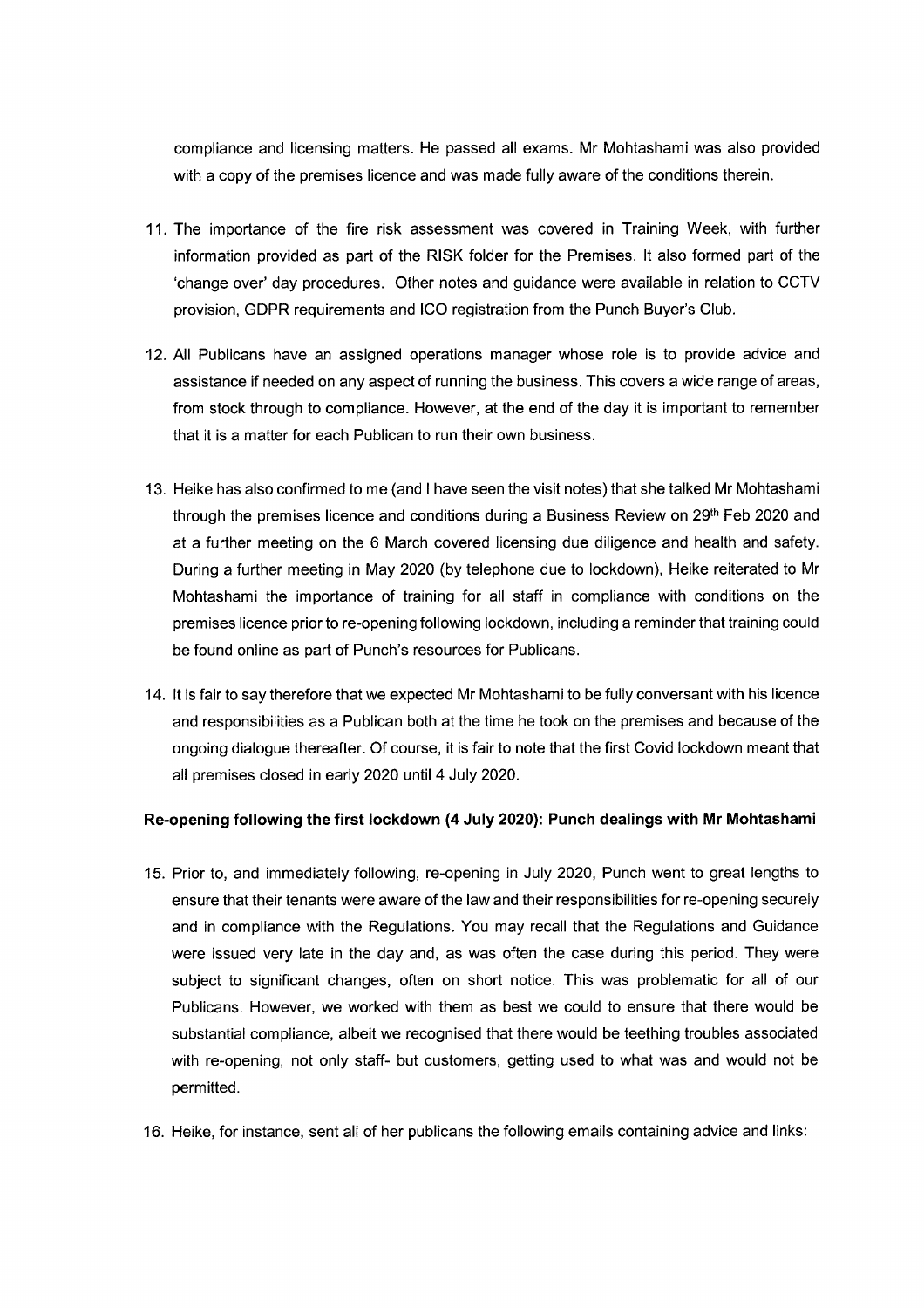- a. 19/5/2020 email re CPL Covid staff training
- b. 8/6/2020 email Reopening Guide, Occupancy Guide, COVID Training
- c. 9/6/2020 email with editable version of Risk Assessment
- d. 19/6/2020 email risk assessments, floor plans, capacity planning updates
- e. 26/6/2020 email Government updates, Punch COVID update webinar etc
- f. 03/07/2020 email re Track and Trace
- g. 03/07/2020 email with Risk Assessment

This was followed up with calls to Publicans to try to assist in ensuring they were confident with operating during the 'new normal'. It was, as you would expect, a very busy time for Publicans and our team alike.

- 17. On the 19 June 2020, Heike spoke to Mr Mohtashami about his preparation for re-opening. She was surprised to find that Mr Mohtashami admitted to not having even read the emails or made any start on re-opening procedures at the premises. It was emphasised to Mr Mohtashami that this was a priority and needed serious attention from him prior to re-opening.
- 18. After re-opening, it appeared from reports and visits by Heike that standards were allowed to slip under Mr Mohtashami, which became a source of concern for Heike. I have seen meeting notes that show in July and September 2020, complaints were received from customers of issues of cleanliness. On each occasion, Heike would visit where possible, or at least speak to Mr Mohtashami, to try to ensure that he kept standards up at the premises.
- 19. On 12 October 2020 TLT LLP-our licensing solicitors, received a copy of the Prohibition Notice from the council to Mr Mohtashami. Mr Mohtashami did not mention the notice when he received it. Nor had he mentioned the meeting of 11<sup>th</sup> of September 2020 between himself and the council licensing team that led to the service of the Prohibition Notice.
- 20. On 19 October 2020 our licensing solicitors received an update from Fred Watson at Carlisle Council stating:

*'We visited Cumberland on Friday at 11 am and he [Mr Mohtashami] wasn't present. He stated on telephone that he wasn't aware of meeting. Another meeting is to be arranged. On*  Saturday 17<sup>th</sup> early evening, a passing police patrol saw that people were standing at bar being *served by staff who weren't wearing face masks. Police entered the premises and were unhappy as to what they were seeing and* a *£1000 fixed penalty ticket was issued to him. Later same evening around 8 pm I was in Botchergate when the manager of the Security Company that supplies the door staff to the Cumberland approached me stating that he had withdrawn his door Supervisors from the premises as Fred the manager had been arguing with one of*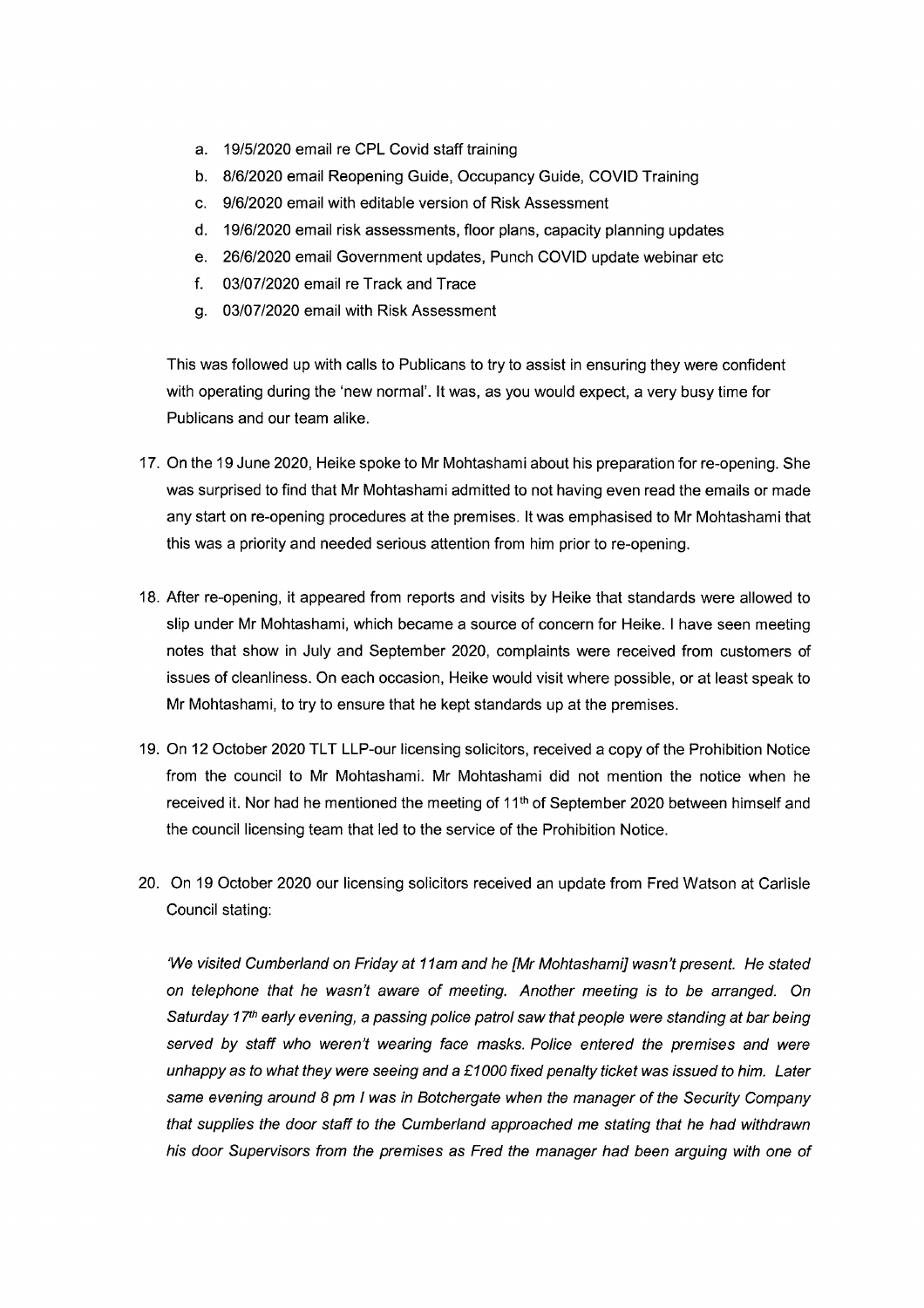*them and the situation* was *not tolerable. As* a *result of door supervisors being withdrawn the premises had to close and I watched* as *unhappy people had to leave the premises. The pub*  was *closed and in darkness by 8.15pm ...'* 

Again, we were not notified directly by Mr Mohtashami at the time and had to chase him to find out the information.

- 21. On 23 October 2020, our property litigation solicitors served a Notice under S146 Law of Property Act 1925, effectively initiating forfeiture proceedings on Mr Mohtashami. This was for various reasons, including the breaches of Covid regulations, that had been brought to our attention. On the same day, we withdrew permission for Mr Mohtashami to trade under the premises licence, effectively closing the premises, and removing him as DPS. We informed the licensing and police officers of the steps taken to ensure the premises did not trade without this authority.
- 22. On 9 December 2020, as part of a proposed package of measures put forward by by Mr Mohtashami to deal with the ongoing issues at the premises, Jemma Louise Walker became DPS. The agreement was that Mr Mohtashami would have nothing to do with the day-to-day running of the premises. Jemma was accepted as DPS by the police. As Mr Mohtashami had undertaken all necessary measures to fulfil the terms of the forfeiture notice, such that there was no legal remedy available to us in pursuing this avenue of removal, the formal forfeiture proceeding was not issued, which would have been the next stage in the process.
- 23. On 15 December 2020 Heike was informed by Fred Watson that the Police and EH officers had jointly decided that Mr Mohtashami was suspected of having remained 'pulling the strings' and that they would therefore be taking further action to prosecute him. 'Lockdown 3' occurred not long thereafter.
- 24. Between January and April 2021, England was placed back in lockdown with pubs unable to open to public attendance and only permitted to provide takeaway services. As I say, I took over the duties of Operations manager for this site at that time. However, from Heike's handover notes, I was aware of the past history and concerns we had with the manner in which the premises had previously been operated. On re-opening, it did not appear to me that Mr Mohtashami was sticking to his word.
- 25. On the 29 June 2021, I called Fred Watson and we spoke about the measures we had been working with Mr Mohtashami and Jemma Walker on to deal with issues that had been notified to us since re-opening to do with door supervisor provision and lack of door supervisor log. He informed me of an investigation they were undertaking into an incident on Saturday the 26 June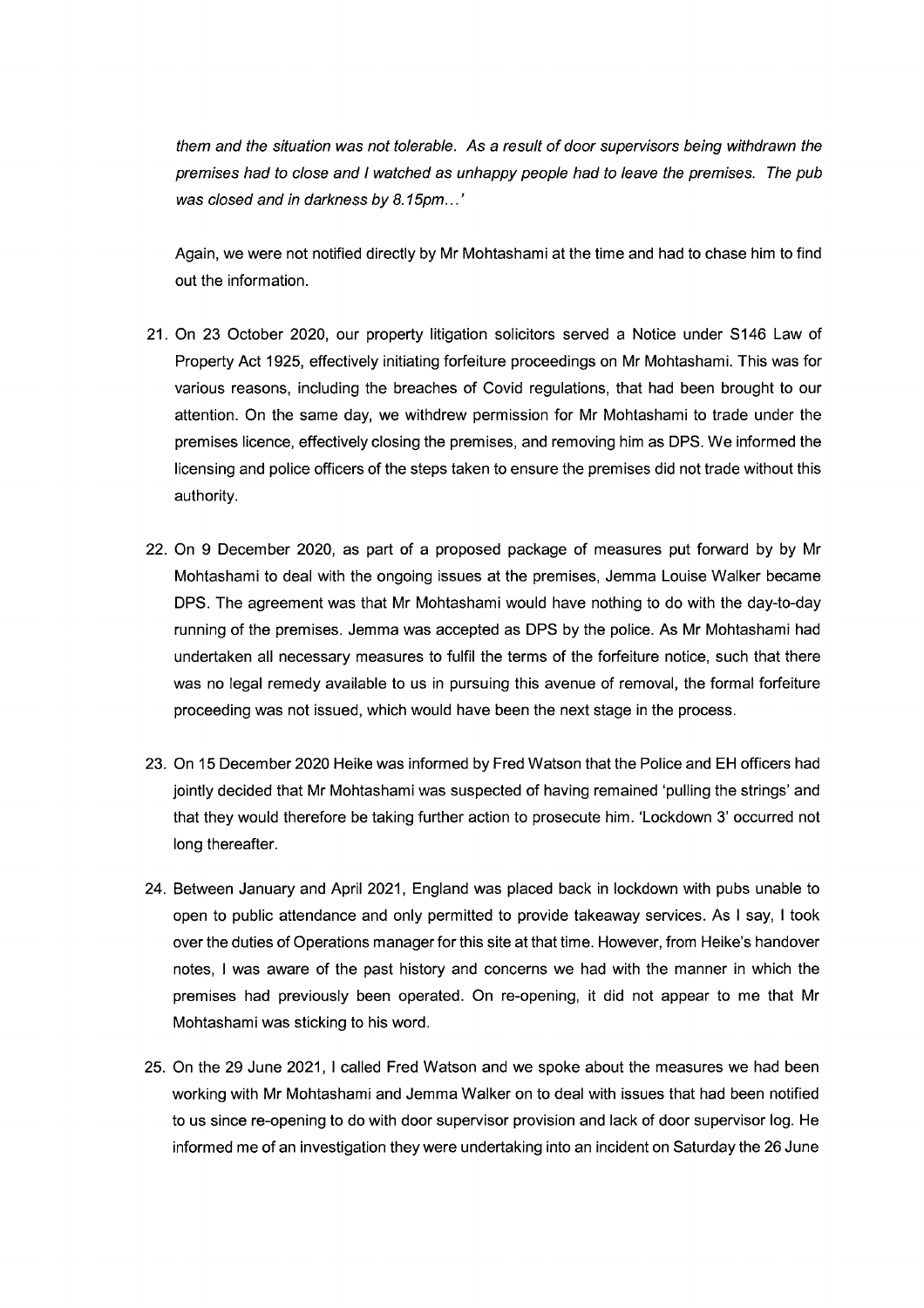2021with customers allegedly being let in by Mr Mohtashami after having originally been barred earlier that day. I said I would meet with Mr Mohtashami and Jemma to discuss this and matters in general. I was able to arrange this for the 2 July 2021.

- 26. On 2 July 2021, I met Mr Mohtashami and Jemma at the Premises. I brought with me a door steward log and provided a full suite of licensing and health and safety information to make sure that they had everything to hand that Jemma might need. However, Jemma was able to show me a door steward log that had been completed up to date and she confirmed that she knew and understood the conditions on the licence. I stressed at the meeting that Jemma should be allowed to run the premises without interference from Mr Mohtashami as agreed but that this did not appear to be happening. I suggested that Mr Mohtashami should meet with Jemma on Monday mornings when the pub would be shut to deal with payroll, stock and general financial management and the agenda should be set in advance.
- 27. Mr Mohtashami admitted that he had been watching the CCTV from his phone and when quiet would call up and insist on the pub being closed. Jemma told me that this was unnerving for staff and early closing was causing frustration with staff and customers. Staff were losing pay without notice and customers were not coming if they did not know when the pub would shut. I told Mr Mohtashami that the hours they were opening need to be advertised and stuck to.
- 28. I could see that Jemma was very frustrated with Mr Mohtashami and made it clear that he should not be interfering with her ability to run the premises. He agreed not to. I warned him that if he did not do as agreed then we would need to look at forfeiture proceedings to remove him. I also reminded them that the Premises was under the spotlight and therefore needed to be doing everything they could to prove to the police and licensing officers that they had taken a grip on matters.
- 29. On 9 July 2021, TLT responded to a request from Fred Watson to establish whether the rumour that a staff member had been sacked for calling the police to an incident at the premises. This is reported in the police review. I was able to speak to Mr Mohtashami and he stated that the sacking was for financial dishonesty at work, not for any other reason and we reported this back through our licensing solicitors. At the same time, we confirmed that we would continue to work with the police and local authority and work to ensure that Mr Mohtashami and his staff continued to have all the tools needed to operate the premises properly.
- 30. Throughout July 2021, we received a number of complaints from members of the public and other sources about the state of the premises and erratic closing times. A Complaint was also received that Mr Mohtashami had threatened and sworn at a customer when he had raised issues of cleanliness and the quality of the beer. As this was anonymous, it was not taken any further, although such comments did appear to confirm other sources who had come forward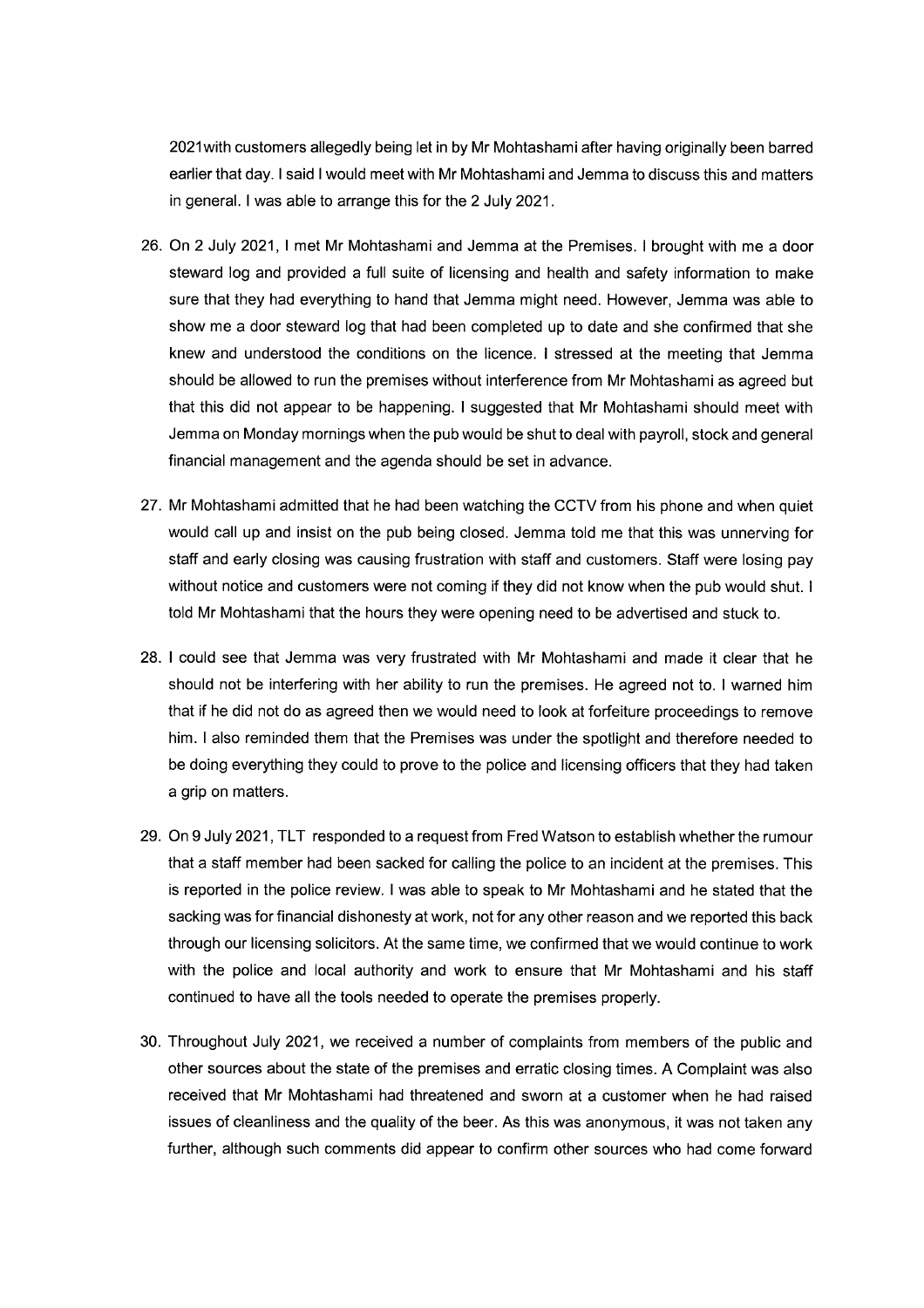to provide information about the operation of the premises. We were very concerned that this situation could not continue and we worked to gather evidence to see whether any further action could be taken at this time.

- 31. On the 29<sup>th</sup> July 2021, Natasha Louise Hetherington became DPS in place of Jemma.
- 32. On the 11 August 2021, the police served their review application.
- 33. On 16 August 2021 a second S146 notice was served on Mr Mohtashami seeking forfeiture. This notice was served specifically in relation to licensing and other legal breaches associated with the operation of the premises as set out in the police review application. Formal proceedings have been served and this matter is progressing through the Courts, with a hearing date expected to be listed shortly.
- 34. We have seen the evidence bundle submitted by Mr Mohtashami. In particular we note a range of policies that appear to have been recently put together as they are not policies and procedures we have provided or form part of our suite of documents available to Publicans. They have not been previously disclosed to us.
- 35. We have also been made aware that Mr Mohtashami's legal representative has proposed a condition designed to deal with the issue of Mr Mohtashami having day to day control at the premises. We have, on the advice of our solicitor made an amendment to that proposal as follows:

*'Mr Mohtashami shall not be involved in the day-to-day management of the premises to the extent that this involves the admission or service of any person at the premises or decisions normally taken by the Designated Premises Supervisor, but he is otherwise permitted to manage the business directly or by supervising in accordance with lease dated 16 May 2016 of which Mr Mohtashami is guarantor.'* 

- 36. We have also seen the Statutory Declaration made by Mr Mohtashami at page 34 of his bundle in relation to the period of time he states that he has had no day to day management of the premises. His assertion is that this has been the position for 'at least 4 month' *[sic].* We calculate that this would be from approximately 27 May 2021, going by the date of the declaration. We are concerned that this is inaccurate and indeed it is only in the past two months or so, certainly after Natasha became DPS that this has truly been the position. Our meeting on the 2 July 2021 with Mr Mohtashami, for instance, would suggest that this may not be the case.
- 37. We appreciate that it is a matter for the Licensing Sub-Committee to consider the proposed condition and the evidence supplied by Mr Mohtashami in relation to the review and determine whether it is sufficient to prevent further action being taken. What is clear, and we support the